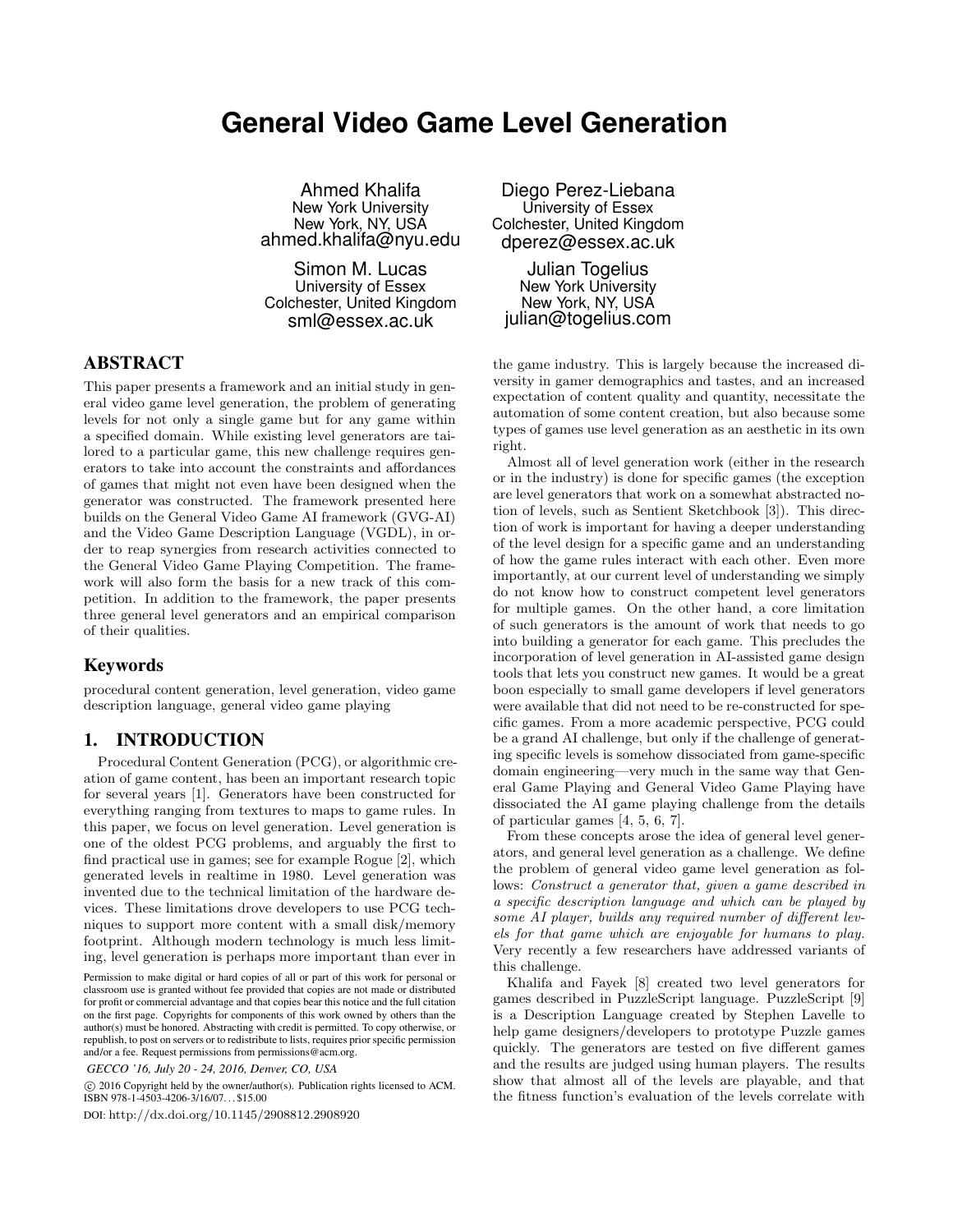player preferences. The level generators used in this paper are heavily inspired by these two level generators. The work on PuzzleScript level generation in turn builds on work by Lim and Harrell [10].

Neufeld et al. [11] used Answer Set Programming (ASP) to generate levels for any game described using the Video Game Description Language (VGDL), a game description which will be discussed further below. The system by Neufeld et al. translates VGDL scripts into ASP constraint rules. Further, Evolution Strategies (ES) are used to find constraints that can increase the percentage of the generated levels that are playable. The system is tested using three different games and the results show that the generated levels have a similar structure to human-authored levels.

While the work discussed above is a good start, there is no framework with which to compare the different methods and they are based on different description languages. In this paper, we therefore introduce the General Video Game Level Generation (GVG-LG) framework to help with the General Level Generation problem and to help with the unification problem of different systems. The GVG-LG framework is developed in Java and supports a Java interface to allow different users to create their own general level generator. For describing the games, this framework uses the Video Game Description Language (VGDL). VGDL is a game description language designed to be able to represent a large variety of games that feature graphical logics in a 2D world, for example arcade games from the eighties [5, 6]. VGDL is flexible enough to describe games ranging from Space Invaders to Sokoban.

The GVG-LG framework is built on top of General Video Game AI (GVG-AI) framework. That framework is the basis for the General Video Game Playing Competition [12] where competitors are able to develop a general playing agent to play different games. One significant advantage of building on the GVG-AI framework is the ability to reuse both games and controllers constructed for that competition.

The GVG-LG framework will be used during the Level Generation track of the GVG-AI competition. In this track, competitors will create level generators for the GVG-LG framework. The competition will use a protocol similar to that used in the Level Generation Track of the Mario AI Championship [13] where human players are used to judge the generated levels. Our intent is that this competition track will create a community of researchers and practitioners working on the general level generation problem using a common benchmark.

The paper is structured as follows: Section 2 gives an overview of the GVG-LG framework. Section 3 discusses the protocol used in the competition as well as in the empirical study in this paper. These are followed by Section 4 which describes three different algorithms that are incorporated in the GVG-LG framework. As a "dry run" of the competition we have organized a small pilot study to test our algorithms. The results are presented in Section 5 and discussed in Section 6. Section 7 provides an outlook on future paths and challenges.

## 2. THE GVG-LG FRAMEWORK

The GVG-LG framework is an extension to the GVG-AI framework. It allows competitors to integrate their level generators and test them against a variety of different games. Figure 1 shows the relationship between a supplied level gen-



Figure 1: Relationship between the GVG-LG Framework and the Level Generator

public abstract class AbstractLevelGenerator {

public abstract String generateLevel(GameDescription game, ElapsedCpuTimer elapsedTimer);

public HashMap<Character, ArrayList<String>> getLevelMapping()

return null;

#### Figure 2: AbstractLevelGenerator Class functions

erator and the GVG-LG framework. The framework provides the generator with a game description and in return it provides a generated level by overriding generateLevel function. The level generator is able to change the LevelMapping section by overriding *getLevelMapping* function.

Figure 2 shows the AbstractLevelGenerator class. The level generator must extend the AbstractLevelGenerator class and implement a constructor and the generateLevel function. The generateLevel function must return a string which represents the generated level layout. This string is parsed by the framework using the LevelMapping section in the game description file. Competitors can use their own LevelMapping section but they will need to override a getLevel-Mapping function. This function must return a HashMap object which maps a character to a list of corresponding sprite names.

Both of the constructor and the generateLevel function get a GameDescription object and an ElapsedCpuTimer object. The ElapsedCpuTimer object provides the generator with the maximum amount of time to spend in this function, while the GameDescription object encapsulates all the information about the current game. The GameDescription provides the generator with different functions that can retrieve information about the sprites, the termination conditions, the interactions, and the level mapping.

Sprites are the main game objects. Sprites are divided into six different categories: Avatar, NPC, Resource, Portal, Static, and Moving. Generators can get a list of Sprite-Data objects for all sprites or for a specific sprite category. SpriteData is a data structure holding all required information about the sprite. It has a name, a type, and a list of sprite names. For example: the avatar in Space Invaders is named *avatar*, is of type FlakAvatar (only moves horizontally and shoots), and it has a bullet sprite in its list (bullet spawns on shooting).

Termination Conditions define how and when the game should terminate. Generators can get a list of Termination-Data objects. TerminationData is a data structure encapsulating all the related information about the termination conditions. It has a type, a limit, a win flag, and a list of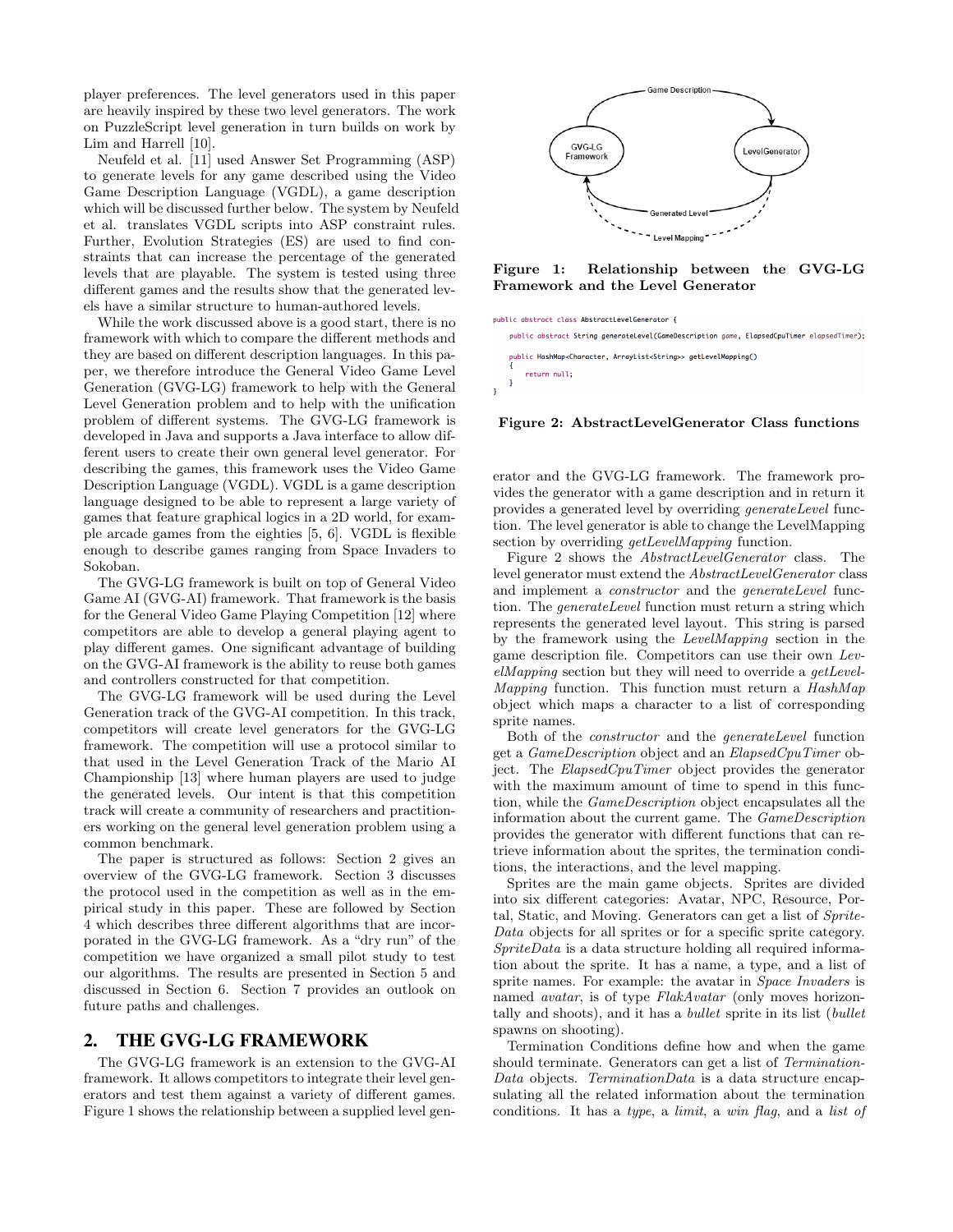sprite names. The type defines how should the game end, the limit is used to check if the condition is satisfied, the win flag is for marking the condition as winning or losing, while the list contains all involved sprite names in the condition. For example: In PacMan, the losing condition is the number of the avatar sprite in the level is less than or equal to zero. This condition is of type *SpriteCounter* with a limit equal to  $\theta$ , marked as losing condition, and has a *PacMan* avatar name in the list of sprites.

Interactions are collision effects between any two sprites. Generators can get a list of InteractionData objects between any two sprite names (they must be defined in sprites). InteractionData is a data structure containing information about the collision effect between two sprites. It has a type, a scoreChange, and a list of sprite names. For example: In Frogger, when a frog collides with a car, the frog dies. The interaction type is KillSprite, the score is decreased by 1, and it has an empty list of sprite names.

A Level Mapping helps the framework to parse the level data. It is a HashMap which maps a character to a list of sprite names. The generator can retrieve this HashMap or even to replace it by implementing the getLevelMapping function. For example: In  $PacMan$ , p refers to a pill, while a refers to PacMan himself.

The generated level must follow two hard constraints. The first constraint is that the level string should not contain any unknown character that is neither in the original nor the new LevelMapping (by overriding getLevelMapping). The second constraint is that the level must only have one avatar.

## 3. THE GVG-LG COMPETITION

As mentioned before, the framework will be used for the level generation track of the General Video Game Playing Competition. The framework can automatically run level generators submitted as zip files. All submitted level generators must generate a level within a certain time (in this paper we are using a five-hour time limit) on a reference computer, the specifications of which are to be determined; for this paper, we are using a recent  $MacBook<sup>1</sup>$ . If the generator exceeds this time, it will be disqualified. There are no constraints on the programming language for the generator, but the competition only provides a Java interface. It should be easy enough for anyone working with another language to write an interface in that language. Based on the number of submissions, it might be impossible to judge all the submissions by humans; in that case, some submitted generators might be disqualified based on computational testing. This testing will be discussed later in Section 4.3.

These generated levels are tested using human judges. Our system will randomly choose two different generated levels from two different level generators. The system allows the human judges to play the selected levels for any number of times. The system also ensures that each level is picked at least once to be played. After the judges finish playing the two levels, they indicate a preference between them. All the judges' preferences are recorded into a SQL database and the most preferred generator across all games wins the competition.

## 4. DESCRIPTION OF GENERATORS

This section explains three sample level generators that are provided with the GVG-LG Framework, and which are also compared empirically in section 5.

### 4.1 Random Level Generator

This is a very simple level generator. It generates levels by placing the defined sprites at random empty positions, then surround the borders with solid tiles. Each tile position has a probability (set to 10% to give the best playable and visually appealing) to be filled with a random sprite picked using a uniform distribution. This probability can be adjusted to generate more or less cluttered levels. The generated levels have size proportional to the number of game sprites defined. The generator ensures that the produced levels have at least one of every sprite and only one avatar.

#### 4.2 Constructive Level Generator

This level generator utilizes the information presented in the GameDescription object to generate better designed levels. For example if the avatar sprite is of type FlakAvatar or HorizontalAvatar (a type of avatar which can only move horizontally), it should be placed either at the top or the bottom of the level. The generator analyzes the GameDescription object using the GameAnalyzer, which is part of the competition framework. The GameAnalyzer divides the game sprites into five different categories:

- Avatar Sprites: as defined in the GameDescription object.
- Solid Sprites: block the movement of the avatar and do not have any other interaction with the avatar.
- Harmful Sprites: kill the avatar upon interaction (or spawn sprites that do this).
- Collectible Sprites: are destroyed upon interaction with the avatar and are not harmful sprites.
- Other Sprites: any sprites that do not fit into the above categories.

The *GameAnalyzer* object also provides two lists with information about sprites. The first list keeps track of game sprites created from other sprites (i.e. bullets), while the second list contains sprites that appear in the termination set. It also calculates a priority value for each sprite, based on how many interaction rules it occurs in. The level generator utilizes the information provided by the GameAnalyzer to generate a well-formed level. Figure 3 summarizes the core steps done by this approach. The generation procedure is divided into four core steps with a pre-processing step and a post-processing step:

1. (Pre-processing) Calculate Cover Percentages: This step calculates the percentage of tiles in the generated level that should be covered with sprites. It also calculates that percentage for each different sprite category. The total cover percentage is directly proportional to the number of collectible sprites, and it is inversely proportional to the number of harmful sprites and the number of sprites that are created by other sprites. All categories have a percentage directly proportional to the sum of the priority values of each sprite in each category.

<sup>1</sup> 2.9 GHz Intel Core i5 with 8 GB 1867 MHz DDR3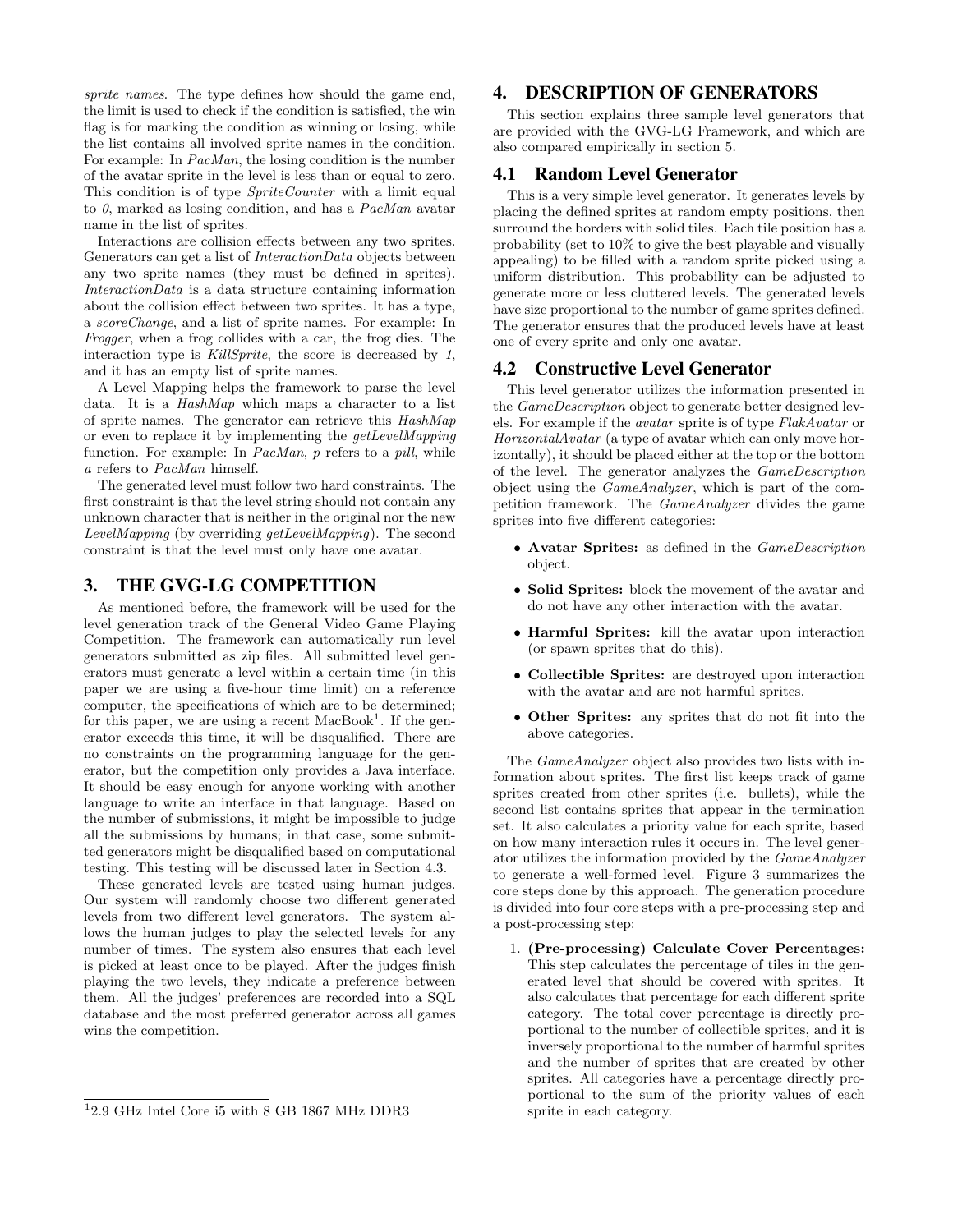

Figure 3: Steps applied in the Constructive generator for Pacman: (1) Build a Level Layout (2) Add an Avatar Sprite (3) Add Harmful Sprites (4) Add Collectible and Other Sprites

- 2. Build a Level Layout: This step only takes place when there are solid sprites. It picks a random solid sprite and surrounds the level with that sprite. Based on the calculated solid percentage it fills the internal level with solid sprites that are connected to each other without blocking any area.
- 3. Add an Avatar Sprite: This step places a randomly picked avatar sprite to a random free location.
- 4. Add Harmful Sprites: This step adds harmful sprites to the game based on the calculated harmful percentage. If the harmful sprite is a moving sprite, the generator chooses a free location away from the avatar sprite but if the sprite is a static sprite, the generator chooses any random free location.
- 5. Add Collectible and Other Sprites: This step places randomly picked sprites to randomly free locations. The number of added sprites depends on their cover percentages.
- 6. (Post-processing) Fix Goal Sprites: This step makes sure that the number of goal sprites are greater than the number specified in the termination set for that sprite type; sprites are added until this is the case.

## 4.3 Search-based Level Generator

This is a search-based level generator based on the Feasible Infeasible 2 Population Genetic Algorithm (FI2Pop) [14]. FI2Pop is a genetic algorithm which uses 2 populations at same time one for feasible chromosomes and the other



#### Figure 4: Average number of unique rules used by AdrienCTX when playing human-designed levels and randomly generated levels for all VGDL games

for infeasible chromosomes. The feasible population tries to improve the fitness of the overall chromosomes, while the infeasible population tries to decrease the number of chromosomes violating the problem constraints. Each population evolve on its own, where the children can transfer between the two population. The initial population is generated using the Constructive level generator described in Section 4.2. The levels are represented as a 2D array of tiles. Each tile consists of an array of strings representing all sprites at that tile. The generator uses one-point crossover which swaps the 2 chromosomes around a random tile. For mutation it uses 3 different operators:

- Create: creates a random sprite to any random tile position.
- Destroy: clears all sprites from a random tile position.
- Swap: swaps the sprites in two random tile positions.

The level generator uses an altered version of the Adrienctx controller for simulation-based fitness and constraint evaluation. Adrienctx is a well-performing controller, which won the 2014 edition of the GVGAI competition [12]. The controller has certain super-human skills (i.e. fast reaction time), and it was therefore altered to make its playing style somewhat more human-like. This is achieved through two modifications: adding action repetitions so that the controller has a tendency to repeat the last action for few time steps, and adding NIL repetition so that the controller has tendency to add NIL values between changing actions. These modifications make sure that the controller cannot handle situations which require extremely fast reactions, which in turn discourages the generation of levels that include such situations.

Some of the fitness and constraint evaluations are compared with the OneStepLookAhead or DoNothing players. The OneStepLookAhead player plays by greedily choosing among the immediate next actions. The DoNothing player simply applies the *NIL* action. Both players play for the same amount of steps as the altered Adrienctx controller. The feasible population is subjected to two different heuristic functions: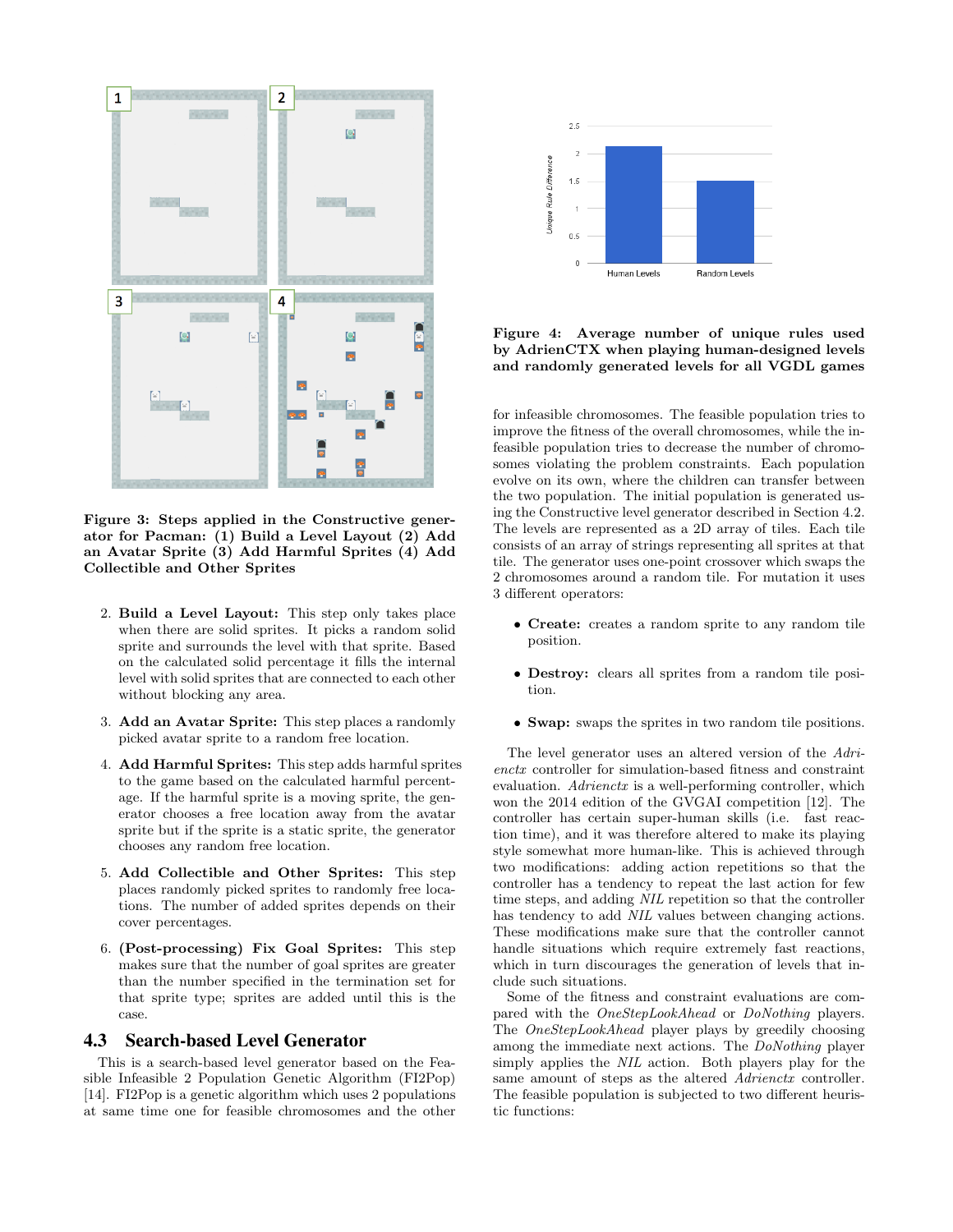- Score Difference Fitness: difference between score achieved by Adrienctx and the best score achieved by OneStepLookAhead (over 50 runs), as suggested by Nielsen et al. [15]. That papers suggests that the relative difference between algorithms can be used to differentiate between well-designed and badly designed games. We compared with the score achieved by OneStepLookAhead, a weak player, to make sure to generate levels that require more skill to get a high score.
- Unique Rule Fitness: the number of unique events that happened in the level due to the avatar or any sprite spawned by it. We hypothesized that well-designed levels try to utilize almost all the different game rules while badly designed levels don't. To investigate this hypothesis, we played all levels of the publicly available VGDL games using Adrienctx and calculated the number of unique rules used; we then compared this to the number of unique rules used when playing randomly generated levels using the same algorithm. Figure 4 shows that well-designed levels tends to have a higher average of unique rules than random designed levels.

The fitness functions are treated as an average value of both the Score Difference Fitness and the Unique Rule Fitness as show in equation 1.

$$
f_{feasible} = \frac{f_{score} + f_{rule}}{2}
$$
 (1)

where  $f_{score}$  is the *Score Difference Fitness* and  $f_{rule}$  is the Unique Rule Fitness. The Infeasible population is subject to seven different constraints:

- Avatar Number: Each level must have one avatar.
- Sprite Number: Each level must have at least one of each sprite which is not spawned by other sprites.
- Goal Number: The number of goal sprites must be greater than the limit of the termination rule associated with these sprites.
- Cover Percentage: Between 5% and 30% of level tiles must be covered by sprites.
- Solution Length: Levels must not be solved (by any of the players) in less than 200 steps.
- Win: The *Adrienctx* player must win the generated during evaluation.
- Death: The *DoNothing* player must not die for at least 40 steps over 50 different runs. Also it must not win after the same amount of time steps as *Adrienctx*.

These constraints might be used to disqualify some of submitted level generators if the competition attracts more entries than can be judged manually.

## 5. PILOT STUDY

We performed a small pilot study to test the performance of the proposed algorithms. The study used three different games, which are all VGDL remakes of (parts of) well-known games.

• Frogs: Port of *Frogger*. The aim of the game is to cross a street and reach the exit sign without getting hit by a car or drowning in the water.

- PacMan: Port of Pac-Man. The aim of the game is to collect all pills without getting caught by chasing ghosts. The player can eat one ghost each time he eats a power pill.
- Zelda: Port of the dungeon system of The Legend of Zelda. The aim is to get the key and get to the exit without getting killed by monsters. Points are scored by killing monsters using the sword.

The study did not incorporate any puzzle games because most existing agents do not play puzzle games well. Each generator supplies five levels for each game, and is allowed up to five hours to generated each level. Figure 5 shows an example level for Zelda from each generator.

The generated levels were tested by a group of human players. For that purpose, we created a program to help the players to understand the purpose of the study and get them familiar with the games. After that, the system picked two random levels from any of the generators and showed them to the human player. After playing both of these levels, the system showed a poll question as shown in Figure 6 where the player indicated which level they preferred, if both levels are equally preferred, or if none of them was preferred. We use preference indication (ranking) rather than a rating scheme such as Likert scales and rankings have been shown to be more consistent and reliable [16]. Rating systems violate two basic assumptions (ratings are ordinal data and they are not linear). On the other hand, ranking systems treat data as ordinal data while minimizing subjectivity bias. Data was collected from 25 players where each player played five pairs of games on average. The preference data was submitted automatically to a database.

Table 1 shows the results of our pilot study for all the three level generators. The Equal and Neither answer to the survey are discarded in this study, only the preference choices are taken into account. For this study we used three two-tailed binomial tests to test three null hypotheses about our generators, namely that there are no differences in preference between constructive and search-based, between random and search-based and between random and constructive.

From the preference numbers in the table its clear that Search-Based is better than both the Constructive and the Random, but the Constructive is voted far less than random which is not expected. The calculated p-values support this conclusion, as they reject only two null hypotheses (Search-Based and Random; Search-Based and Constructive) while showing no significant difference between the Constructive and Random level generators.

## 6. DISCUSSION

We had expected the search-based generator to produce levels that would be significantly better (more often preferred) than the Constructive generator; this was borne out in our pilot study. The main reason for this is likely the simulation-based evaluation function including constraints which ensured having a good playable level. In particular, using an altered version of Adrienctx ensured that the levels would not have too many enemies too close together, making the level playable for humans operating on human timescales.

The same cannot be said about the Constructive versus Random generator levels. The Random generator was pre-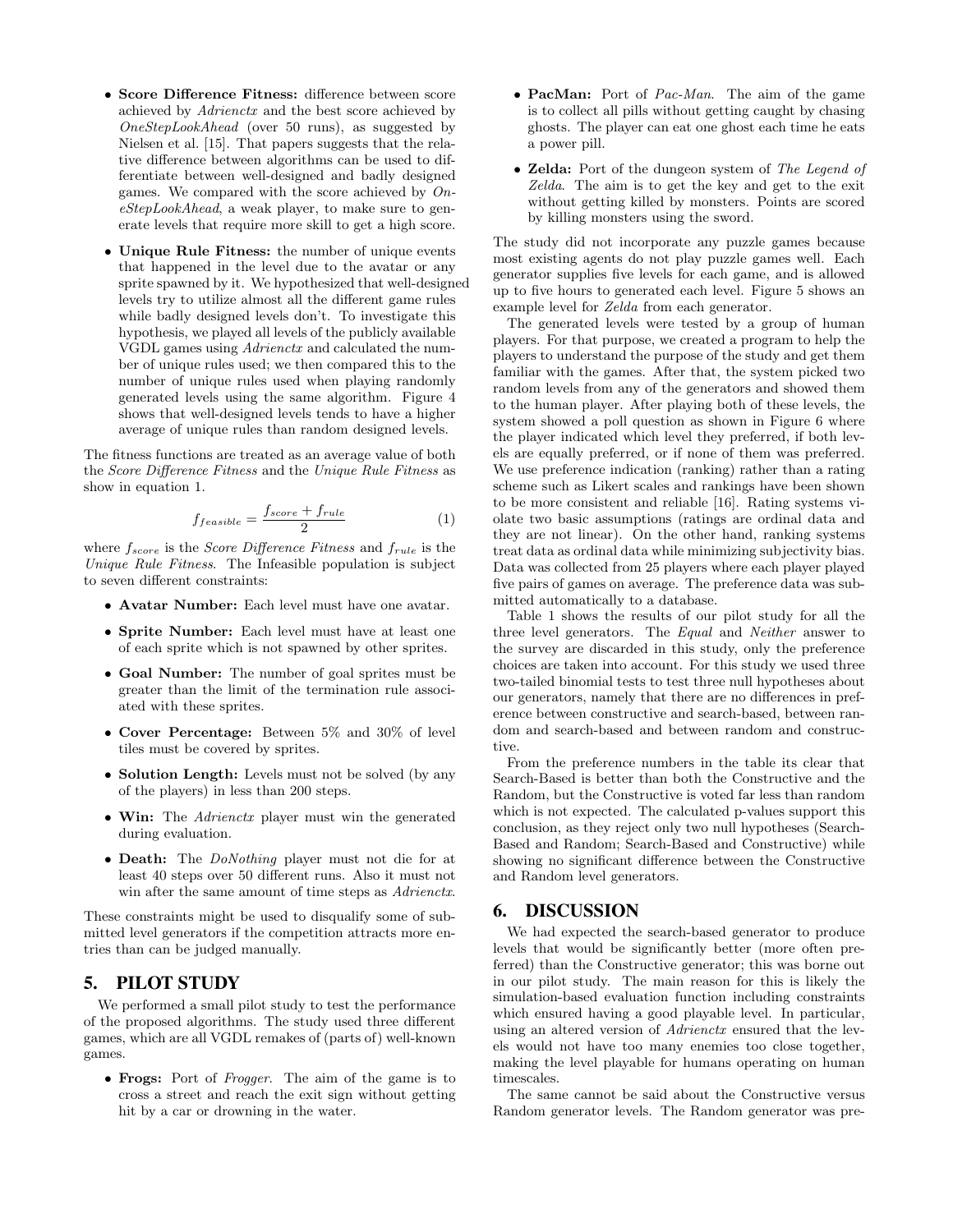

Figure 5: Examples of generated levels from all the algorithms for Zelda: (a) Random Level Generator (b) Constructive Level Generator (c) Search-Based Level Generator

|                              | Preferred | Non-preferred |    | Total   Binomial p-value |
|------------------------------|-----------|---------------|----|--------------------------|
| Search-Based vs Constructive | 23        |               | 35 | 0.0447                   |
| Search-Based vs Random       |           |               | 31 | 0.0354                   |
| Constructive vs Random       |           |               |    | 0.8945                   |

Table 1: This table shows players' preferences between different generators, aggregated over all three games.



Figure 6: Poll question comparing quality of the generated levels.

ferred marginally more often than the Constructive generator. While the effect is not statistically significant, the likely main reason for any such effect is that the Constructive algorithm does not guarantee that each game object is generated at least once like in the case of the Random generator. For example the Zelda level in Figure 5 looks better than the random level but since it does not include a key, people tend to prefer the random generator over the Constructive generator. Not having this constraint gives more flexibility to Constructive generator over Random generator. For example: In almost all VGDL games there is multiple different kind of enemies where they are used to construct different levels. For example in Zelda, you can have slow enemies, normal enemies, and fast enemies. You don't need to place one of each type of enemy in the generated levels. Based on this fact, the Constructive generator tries to generate at least one sprite of each different category.

General Level Generation is a very hard problem to tackle. In order to generate playable levels for any game, we need a language to describe all different kind of games. The only languages that could represent all games would be Turingcomplete programming languages. However, programming languages are not a good fit to describe games as they are simply too general and can be used to describe any kind of software (not only videogames); a random string in a standard programming language would not be likely to be a functioning game, or even a functioning program at all. This was a main reason for the development of Video Game Description Language (VGDL). VGDL is a description language that is readable, simple and can be used to describe a subset of different kind of videogames (real time 2D games). Although VGDL looks limited from outside, its can be used to describe different genres (such as puzzle, arcade, and shooter games). Even if the language is limited, the range of possible contributions is very large. For example Ludi language was developed by Browne and Marie [17] is only used to describe Combinatorial games, they managed to evolve very interest